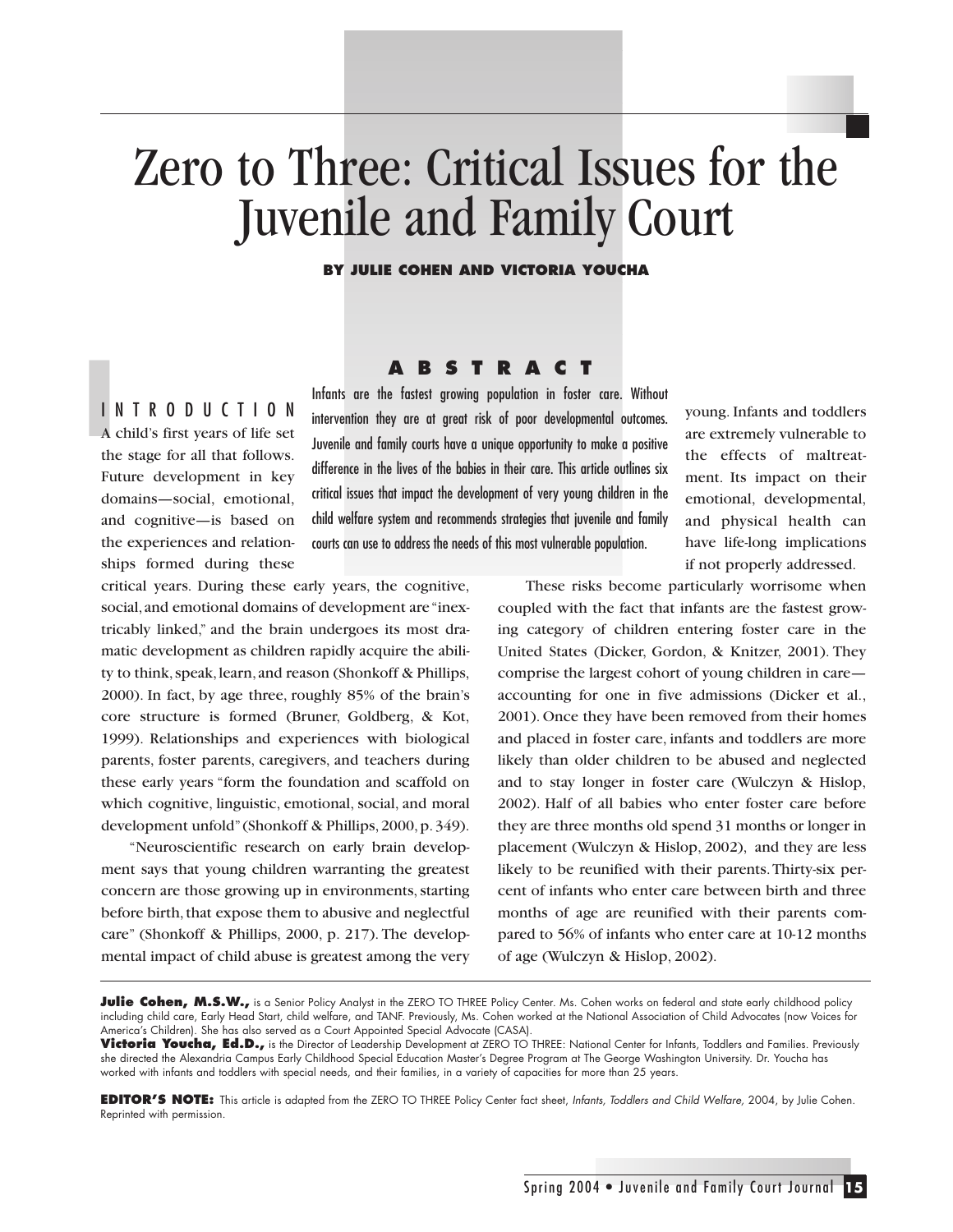### **FAST FACTS: INFANTS, TODDLERS, AND THE SCIENCE OF EARLY CHILD DEVELOPMENT**

- There are 11,416,676 infants and toddlers living in the United States, representing 4% of the entire population (Oser & Cohen, 2003a).
- Development in the first years of life proceeds at a pace exceeding that of any subsequent stage of life (Shonkoff & Phillips, 2000).
- Relationships and experiences with parents, caregivers, and preschool teachers during these early years "form the foundation and scaffold on which cognitive, linguistic, emotional, social and moral development unfold" (Shonkoff & Phillips, 2000, p. 349).
- By age three, roughly 85% of the brain's core structure is formed (Bruner, Goldberg, & Kot, 1999).
- Neuroscience evidence from animal research is pointing to the experiences of neglect, stress, and trauma within the caregiving environment as a source of compromised brain development (Shonkoff & Phillips, 2000).

According to one longitudinal study, being abused or neglected as a child increases the likelihood of arrest as a juvenile by 59%, as an adult by 28%, and for a violent crime by 30% (Widom & Maxfield, 2001). Abused and neglected children are also more likely to have mental health concerns (suicide attempts and posttraumatic stress disorder); educational problems (extremely low IQ scores and reading ability); occupational difficulties (high rates of unemployment and employment in low-level service jobs); and public health and safety issues (prostitution in males and females and alcohol problems in females) (Widom & Maxfield, 2001). However, research confirms that the early years present an unparalleled opportunity to effectively intervene with at-risk children.The experiences these babies have while in foster care will largely determine whether they succeed in school and in life or whether they begin another generation of failure and dependence on the public welfare systems.

The caring professionals in the juvenile and family court system can make a positive difference in the lives of these most vulnerable children and can help to ensure that the priorities of the Adoption and Safe Families Act (ASFA)—safety, permanence, and wellbeing—are carried out.The following six critical issues provide a framework for meeting the needs of infants and toddlers involved in the juvenile justice system.

#### **Critical Issue #1: Multiple Placements**

Separation from parents, sometimes sudden and usually traumatic, coupled with the difficult experiences that have precipitated placement, can leave infants and toddlers dramatically impaired in their emotional,social, educational, and physical development. Multiple foster care placements present a host of other traumas for very young children. When a baby faces a change in placement, fragile new relationships with foster parents are severed, reinforcing feelings of abandonment and distrust. Even young babies are capable of grief when their relationships are disrupted, and this sadness adversely affects their development. Early secure attachments with a stable primary caregiver play a central role in a young child's social, emotional, and cognitive development. Children who have experienced abuse or neglect have an even greater need for sensitive, caring, and stable relationships. Placement decisions should focus on promoting security and continuity for infants and toddlers in out-of-home care.

#### **What the Research Says**

We know from the science of early childhood development that early relationships and attachments to a primary caregiver are the most consistent and enduring influence on social and emotional development for young children (Shonkoff & Phillips, 2000). Children form strong attachments and rely on their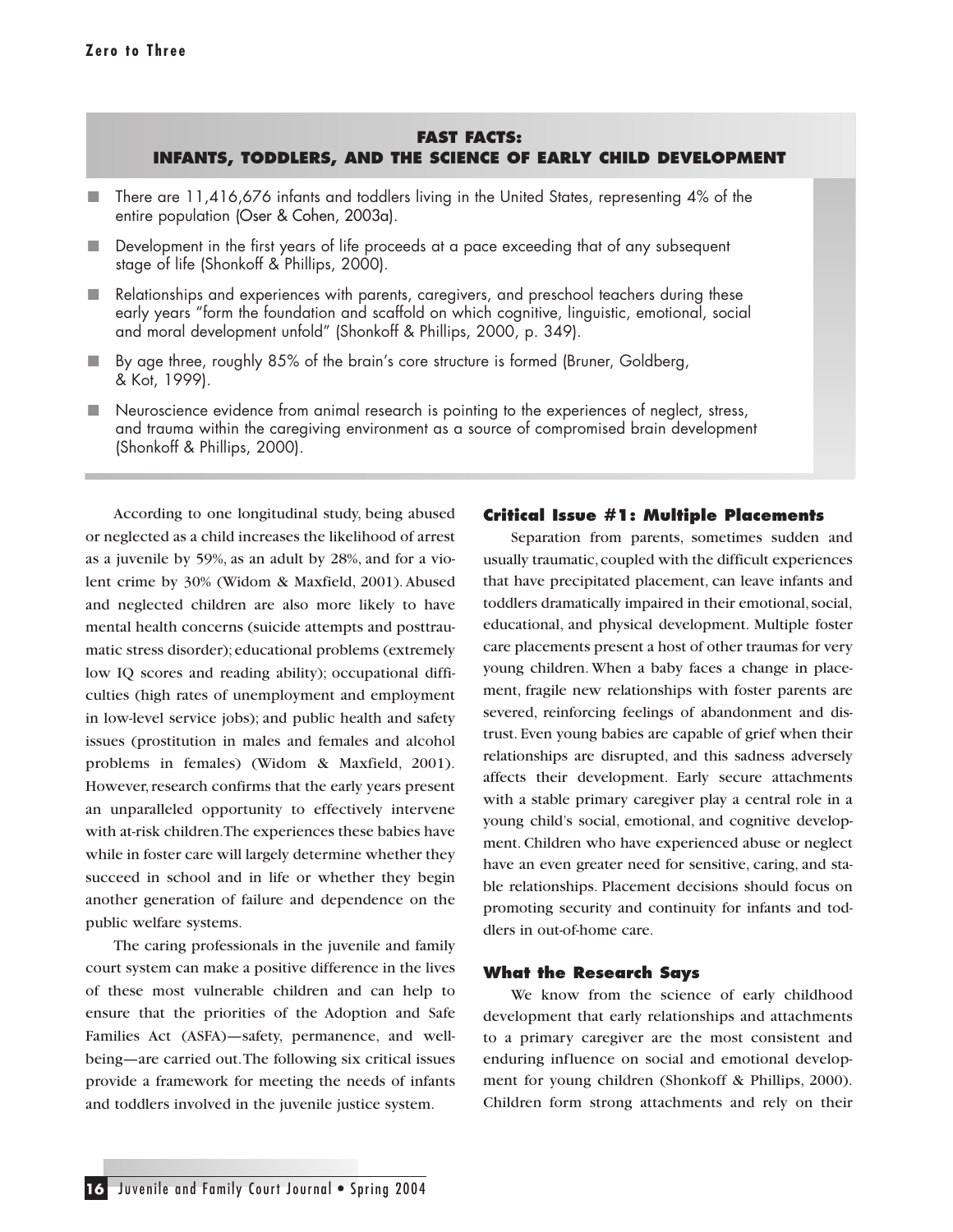parents for security and comfort. Infants and toddlers who are able to develop secure attachments are observed to be more mature and positive in their interactions with adults and peers than children who lack secure attachments (Shonkoff & Phillips, 2000). They may also have a better self-concept, more advanced memory processes, and a better understanding of emotions (Shonkoff & Phillips,2000).Those who do not have an opportunity to form an attachment with a trusted adult (i.e., infants and toddlers who experience multiple foster homes) suffer, and their development can deteriorate, resulting in delays in cognition and learning, relationship dysfunction, and difficulty expressing emotions. Separations occurring between six months and about three years of age are more likely to result in subsequent emotional disturbances, especially due to the typical anxiety a child has around strangers and the normal limitations of language abilities at this age (American Academy of Pediatrics, 2000). Having at least one adult who is devoted to and loves a child unconditionally, who is prepared to value and care for that child for a long time, is key to helping a child overcome the stress and trauma of having been abused or neglected (American Academy of Pediatrics, 2000).

#### **Recommendations**

There are several strategies that can help prevent multiple placements. However, these recommendations may involve a change in the operations of the local child welfare system.

- Make the first out-of-home placement with a view toward permanency. Whenever possible, assure that the foster family is also a potential adoptive home.
- Develop a transition plan for any change in placement. Arrange for the sending and receiving caregivers to exchange information and spend time together with the infant or toddler. Make the change in placement gradually as the baby's behavior is monitored.
- Provide training and support for foster parents and child welfare staff to help them understand and mitigate the distress experienced by a baby when a change in placement occurs.

# **Critical Issue #2: Evidence-based Prevention and Treatment Models**

Abuse and neglect during the early years can have serious consequences on later developmental out-

#### **FAST FACTS: INFANTS AND TODDLERS IN CHILD WELFARE**

- 39,060 children under age one entered foster care in 2000 (U.S. Department of Health and Human Services, 2002; Oser & Cohen, 2003a).
- 21% of all children in foster care were admitted prior to their first birthday (Wulczyn, Hislop, & Harden, 2002; Oser & Cohen, 2003a).
- 45% of all infant placements occurred within 30 days of the child's birth (Wulczyn et al., 2002; Oser & Cohen, 2003a).
- 36% of infants between birth and three months of life are reunified with their parents compared to 56% of infants who enter care at 10-12 months of age (Wulczyn & Hislop, 2002; Oser & Cohen, 2003a).
- 77% of all children who died from abuse and neglect were younger than four years of age (U.S. Department of Health and Human Services, 2002; Oser & Cohen, 2003a).
- 40% of young children in foster care are born low birthweight and/or premature (Dicker et al., 2001).
- More than half of the young children in foster care experience developmental delays—four to five times the rate found among children in the general population (Dicker et al., 2001; Oser & Cohen, 2003a).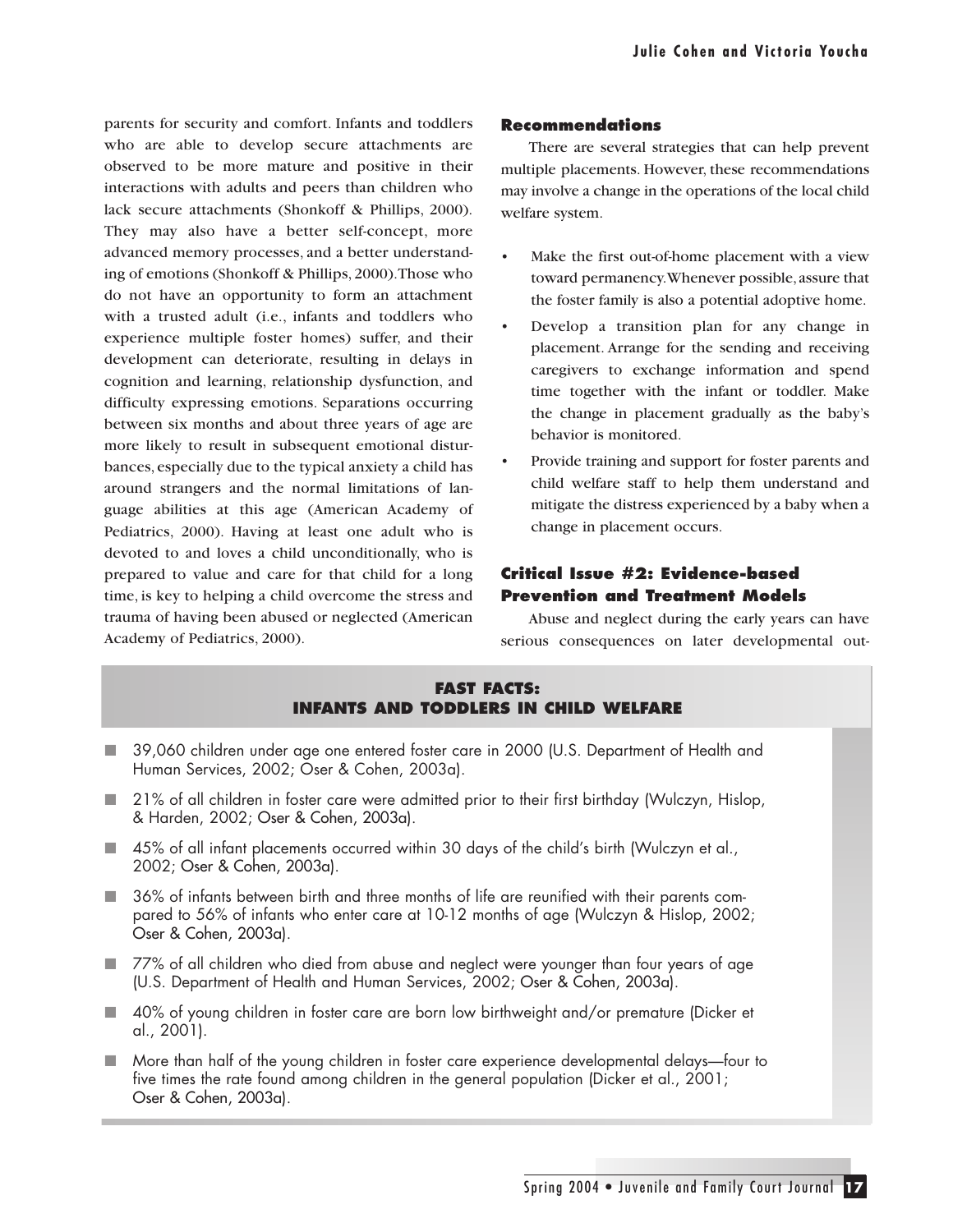#### **Zero to Three**

comes. Research shows that young children who have experienced physical abuse have lower social competence, show less empathy for others, have difficulty recognizing others' emotions, are more likely to be insecurely attached to their parents, and have elevated rates of aggression, apparent even in toddlers (Shonkoff & Phillips, 2000).They have been found to have deficits in IQ scores, language ability, and school performance (Shonkoff & Phillips, 2000). In addition, young children who are victims of physical abuse may experience psychosomatic disorders,anxiety,fears,sleep disruption, excessive crying, and school problems (Lederman, Osofsky & Katz, 2001). By the time these children reach school age, they will be at risk for social problems and early learning deficits. Compounding the problem, one-third of the individuals who were abused and neglected as children, without intervention, can be expected to abuse their own children (National Research Council, 1993). Research on model programs reveals that well-designed services with explicitly defined goals can be effective in changing parenting practices and influencing parent-child interactions (Shonkoff & Phillips, 2000). It is clear, therefore, that prevention and early treatment are critical strategies for protecting at-risk babies and their families.

#### **What the Research Says**

One prevention strategy with a significant amount of evidence is home visiting. The Task Force on Community Prevention Services conducted a systematic review of scientific evidence concerning the effectiveness of early childhood home visitation for preventing various forms of violence. The Task Force found that quality early childhood home visitation is highly effective in preventing child abuse and neglect. Compared with the control group, the median effect size of home visitation programs was a reduction of approximately 40% in child abuse and neglect (U.S. Department of Health and Human Services, Centers for Disease Control and Prevention, 2003). In addition, Healthy Families America, a home visitation model, has been found to reduce the incidence of child abuse and neglect. For example, in Arizona, only 3.3% of program participants versus 8.5% of comparison group members had substantiated reports of abuse (Healthy Families America, 2002). In Hawai'i, families receiving program services had significantly fewer substantiated cases of abuse or neglect (3.3%) compared to 6.8% from the control group (Healthy Families America, 2002).

There is limited research documenting the effectiveness of many interventions used in the treatment of child abuse and neglect. Of particular concern are some of the therapeutic approaches used to treat disorders of attachment in very young children. The American Psychiatric Association's Position Statement on Reactive Attachment Disorder cautions that this disorder affects a small number of children and requires a comprehensive psychiatric assessment for accurate diagnosis. Further, they state that there is no scientific evidence to support the effectiveness of some specific therapies used to treat this disorder such as coercive holding and/or "rebirthing techniques" (American Psychiatric Association, 2002).

The American Psychological Association and the American Psychological Society support the use of evidence-based, scientifically grounded treatment strategies (Goode, 2004). One way to ensure this occurs is to hire mental health professionals who are credentialed by their professional organization and have specialized training in working with very young children.

Other issues related to the provision of mental health services for infants and toddlers are addressed in the following section.

#### **Recommendations**

It is important to seek documentation of effectiveness for both prevention and treatment strategies. As you look at the available prevention and intervention strategies available in your community, ask about the models these strategies are based on and whether there is documentation of their effectiveness.

- Develop a list of evidence-based prevention and treatment programs in the community.
- Request available data on program effectiveness and staff qualifications.
- Assure that mental health providers use evidencebased treatment approaches that are appropriate for infants and toddlers.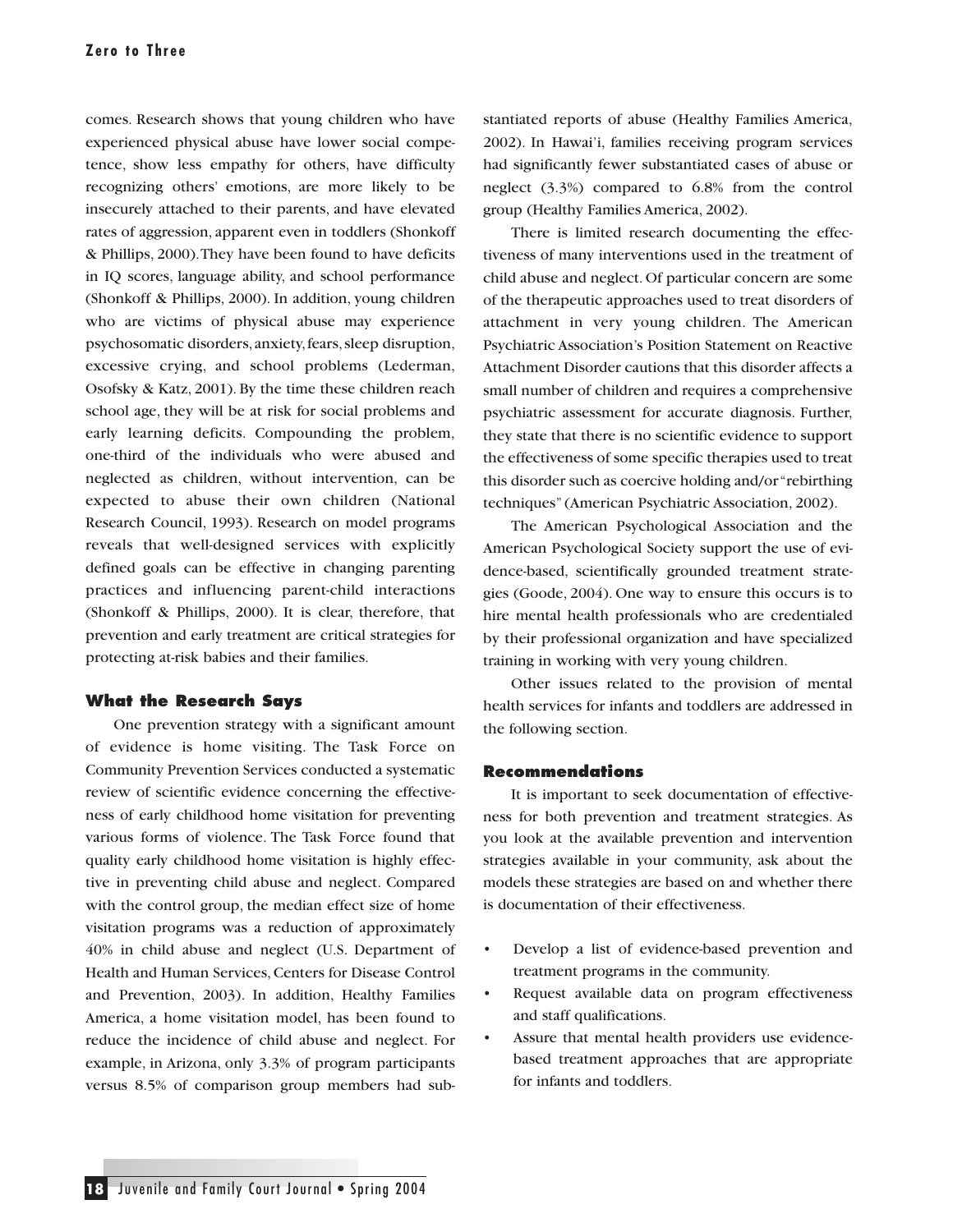# **Critical Issue #3: Comprehensive, Developmentally Appropriate Physical and Mental Health Care**

Nearly 40% of young children in foster care are born low birthweight, premature, or both, two factors that increase their likelihood of medical problems and developmental delay (Halfon, Mendonca, & Berkowitz, 1995). Being born either low birthweight or premature increases the risk for both chronic health problems and disabilities. In addition, these babies are far less likely to receive services that address their special needs (Dicker et al., 2001; Oser & Cohen, 2003b). More than half of these children suffer from serious health problems, including elevated lead blood levels, and chronic diseases such as asthma (Halfon et al., 1995). Sadly, a significant percentage of children in foster care do not receive even basic health care, such as immunizations, dental services, hearing and vision screening, and testing for exposure to lead and communicable diseases.

In addition, infants and toddlers entering the foster care system have mental health needs that are frequently overlooked. Early childhood mental health is the capacity of the child from birth to age five to experience, regulate, and express emotions; form close and secure interpersonal relationships; and explore the environment and learn.Because maltreatment and repeated and often traumatic separation from caregivers may place infants and toddlers in foster care at risk for mental health disorders, mental health supports for babies in foster care, their birth families, and their foster care families is critical. Untreated mental health disorders in early childhood can have disastrous effects on children's functioning and future outcomes.

There is an enormous disconnect between what we know about very young children and their mental health, and what we do for very young children in the child welfare system. Over the past 20 years, much has been learned about the mental health of young children in foster care and how to provide early childhood mental health services. Early childhood mental health services should be integrated and delivered via familycentered learning experiences at home and in centerbased programs.

It is critical that early childhood providers understand not only the unique needs of infants and toddlers, but also the unique needs of very young children who

have been victims of abuse/neglect and who have been separated from their families. In addition to improving the mental health aspects of the child welfare system, there must be training for mental health and other early childhood providers.

Federal and state policy must support early identification, screening, and evaluation of emotional development; improve the service array for diagnosis, treatment, and prevention of early mental health problems; and increase mental health supports for parents and foster parents in the existing child welfare system and other systems that serve these children.

#### **What the Research Says**

Findings from a U.S. General Accounting Office report examining young children in foster care in three urban areas found:

- 12% received no routine health care.
- 34% received no immunizations.
- 32% continued to have at least one unmet health need after placement.
- Less than 10% received services for developmental delays.
- More than half suffered from serious physical health problems.
- More than half experienced developmental delays (U.S. General Accounting Office, 1995).

Infants and toddlers in the child welfare system are disproportionately exposed to early trauma and other developmental risk factors that can result in a variety of mental health disorders. Many of these children exhibit signs of traumatic stress, including withdrawn behavior, fearfulness, anxiety, aggression, disorganization, and sadness (Lederman et al., 2001).

The 2001 and 2002 federal Child and Family Service Reviews (CFSR) revealed that 31 of 32 states failed to achieve positive ratings on the indicator that addresses the provision of physical and mental health services.The reviews also indicated a scarcity of mental health services for children, questionable quality of mental health services, and lack of routine mental health assessments (National Child Welfare Resource Center for Family-Centered Practice, 2004).

One of the greatest barriers to young children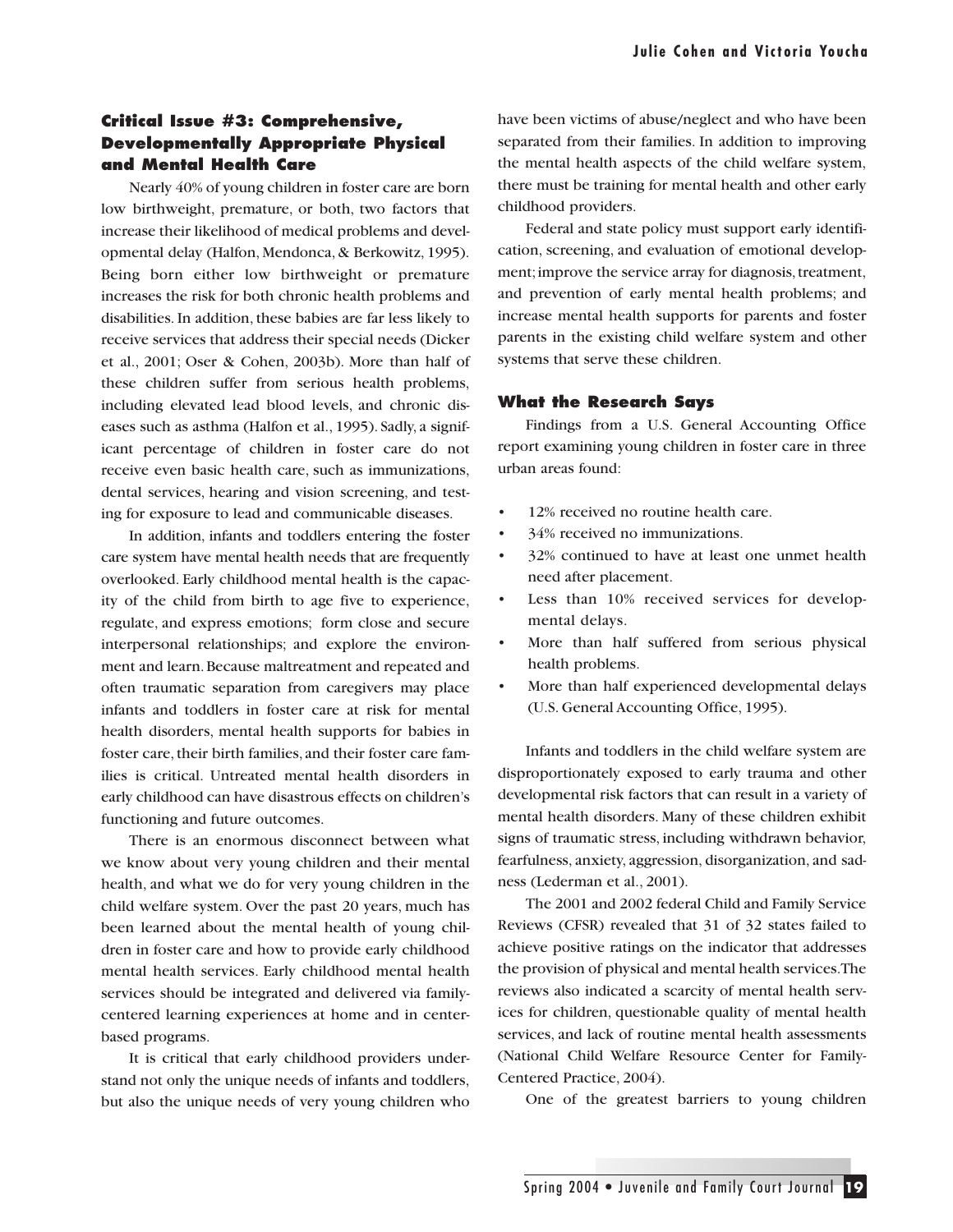receiving mental health care is access.The Summer 2003 issue of *Best Practice/Next Practice* states that access is especially difficult for low-income, minority families who are supposed to receive coverage under Medicaid in the child welfare system.The report notes,"The services are often unavailable, inaccessible, and inappropriate. Waiting lists are often very long" (National Child Welfare Resource Center for Family-Centered Practice, 2003, p. 6).

Additional barriers to adequate comprehensive physical and mental health care for these children include insufficient funding, lack of access, inadequate community-based medical and mental health services, lack of coordination of services, and poor communication among health and child welfare professionals (Simms, Dubowitz, & Szilagyi, 2000; U.S. General Accounting Office, 1995). Although the Child Welfare League of America and the American Academy of Pediatrics have published standards of care, many child welfare agencies lack specific policies for children's physical and mental health services (Schorr, 1981).

#### **Recommendations**

The following recommendations can assist courts in assuring that comprehensive physical and mental health services are provided to all infants and toddlers under their jurisdiction.

- Develop liaisons with the local health department to assure continuity of care and comprehensive and coordinated treatment.
- Establish a system that allows all parties involved in the child's health care to communicate effectively with each other.
- Complete a health screening evaluation on all children entering foster care before or shortly after placement.
- Perform a comprehensive physical and mental health assessment within one month of placement.
- Monitor the child's physical, developmental, and mental health status frequently.
- Develop systems to ensure that the efficient transfer of physical and mental health information are in place including models such as the "medical passport" and/or "medical home."

# **Critical Issue #4: Early Intervention— Part C of the Individuals with Disabilities Education Act**

Infants and toddlers in foster care are more likely to have fragile health and disabilities and are far less likely to receive services that address their needs (Dicker et al., 2001).They may show signs of significant delays in language, cognition, and behavior. In fact, they have rates of developmental delay approximately four to five times higher than children in the general population (Dicker et al., 2001).Therefore, there must be a strong connection between the child welfare/child protection systems and Part C of the Individuals with Disabilities Education Act to ensure early access to services. Part C of the Individuals with Disabilities Education Act is a federal grant program that assists states in operating a comprehensive statewide program of early intervention services for infants and toddlers with developmental delays or disabilities,ages birth through two years (the third birthday), and their families. Nine states also fund programs serving infants and toddlers who are at risk for delays. The National Research Council/Institute of Medicine recommends that infants and toddlers who are referred to a protective services agency for evaluation of suspected abuse or neglect be automatically referred for a developmental-behavioral screening under Part C (Shonkoff & Phillips, 2000). A new provision of the Keeping Children and Families Safe Act of 2003 that amended the Child Abuse Prevention and Treatment Act (CAPTA) (P.L. 108-36) requires that each state develop "provisions and procedures for referral of a child under the age of three who is involved in a substantiated case of child abuse or neglect to early intervention services funded under Part C of the Individuals with Disabilities Education Act (IDEA)  $(\{106(b)(2)(A)(xxi))\}$ ."

Infants and toddlers coming into foster care need a comprehensive assessment of their physical, behavioral, emotional, cognitive, and relational domains before placement, if possible, and at least within 30 days of placement (Child Welfare League of America, 1988).

#### **What the Research Says**

Children in foster care are substantially overrepresented among those in early intervention (U.S. Department of Education, 2001). It has been estimated that up to 60% of children in foster care experience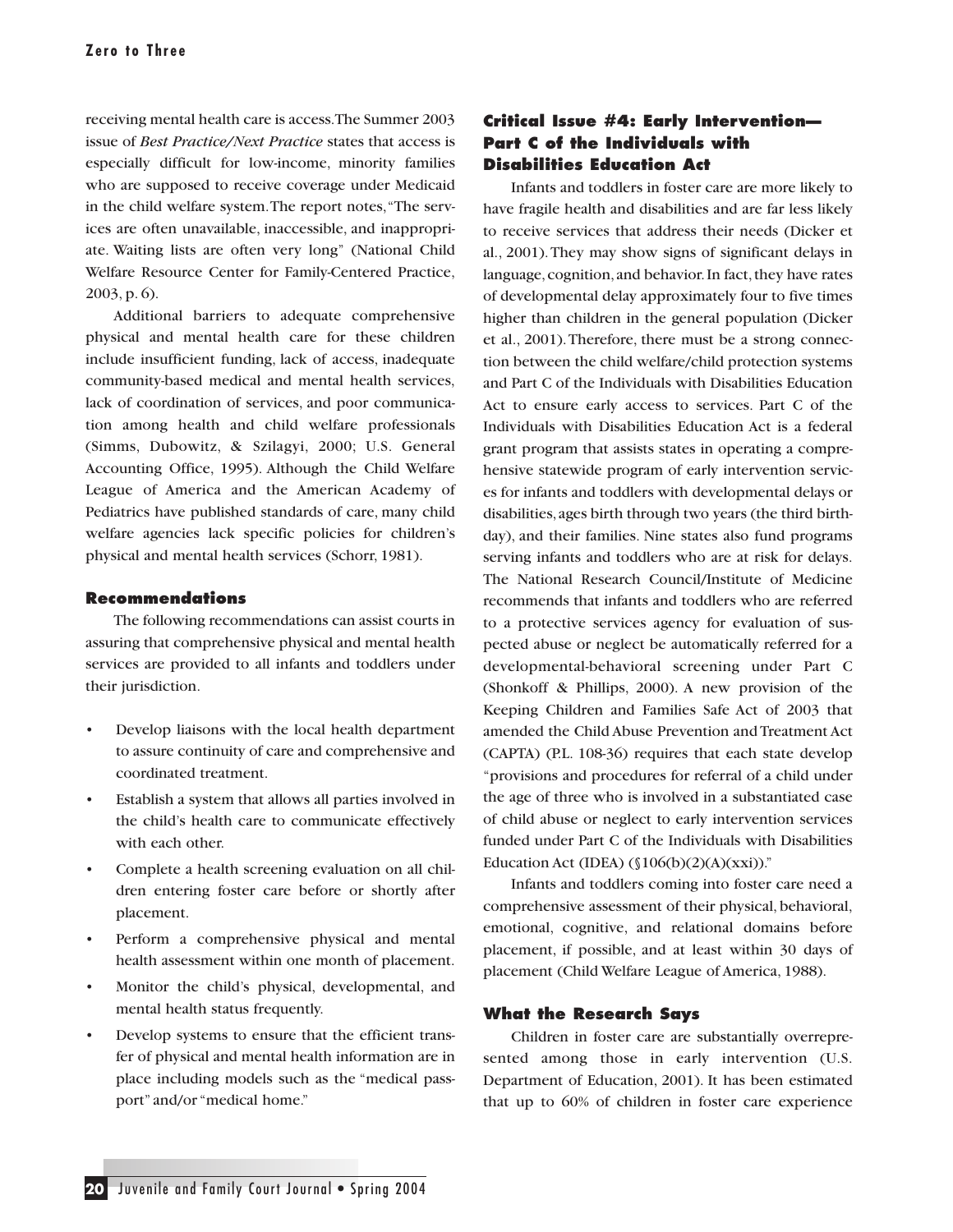some type of developmental delay, including language delays, cognitive problems, gross motor difficulties, and growth problems (Silver et al., 1999; Simms & Halfon, 1994). Of the babies and toddlers entering Part C programs for children with disabilities and developmental delays, 7% were in foster care at the time of entry, about 10 times the rate of children in the general population (Hebbeler et al., 2001).Although foster children are disproportionately represented in Part C because of their high rates of developmental disabilities and delays, most eligible foster children are still not receiving services. The most vulnerable children are those with multiple risk factors—it is the combined impact of both environmental risk and biological risk that poses the greatest threat to young children (Oser & Cohen, 2003b; Shonkoff & Phillips, 2000). Model programs that deliver carefully designed interventions with well-defined goals can affect both parenting behavior and the developmental trajectories of infants and toddlers whose life course is threatened by family disruption (Shonkoff & Phillips, 2000).

Without formal intervention, there is a general decline in performance on developmental measures for children with a variety of cognitive disabilities, such as Down syndrome, across the first five years of life (Shonkoff & Phillips, 2000). In addition, infants and toddlers who score in the "at-risk" range of developmental functioning (i.e., below the mean of national norms) and do not receive services frequently move into the lowest functioning at-risk group (i.e., mental retardation) as they get older (U.S. Department of Health and Human Services, 2002).

#### **Recommendations**

The following strategies can assure that all infants and toddlers in juvenile and family court receive the developmental supports they so critically need.

- Identify a contact person for Part C referrals and services who will work closely with the juvenile and family court.
- Refer all infants and toddlers for a Part C screening at their first court contact.
- Monitor all eligible infants and toddlers to ensure they receive early intervention services in a timely manner.

# **Critical Issue #5: Quality Early Care and Learning Experiences**

Infancy and toddlerhood are times of intense growth and development in all areas, including rapid changes in motor development,cognition,and emotions (Shonkoff & Phillips, 2000). All babies and toddlers need positive early learning experiences to foster their intellectual, social, and emotional development and to lay the foundation for later school success. Abused or neglected infants and toddlers are at increased risk for adverse outcomes and need additional supports to promote their healthy growth and development. Quality early learning experiences can provide very young children in foster care the opportunity to form secure attachments with teachers and child care providers who can provide consistent, positive environments. These early relationships are associated with adaptive social development (Shonkoff & Phillips, 2000). High quality early care and education programs can also support foster, kinship, and biological parents by directing them to other support systems, providing information, and connecting them with other parents who they may turn to for advice and support (Dicker et al., 2001).

#### **What the Research Says**

Cognitive, linguistic, social, and emotional competencies—the foundations of school readiness and literacy begin to develop from the earliest moments of life.We know from the science of early childhood development that high quality early care and education programs have lasting impacts on infants and toddlers. Intensive, high quality, center-based interventions that provide learning experiences directly to the young child have a positive effect on early learning, cognitive and language development, and school achievement (Shonkoff & Phillips, 2000).The strongest effects of high quality care are found for children under the greatest stress (Shonkoff & Phillips, 2000). In addition, a secure relationship with a teacher or child care provider can help safeguard infants and toddlers against the development of serious behavior problems and relationship challenges later in life.

Unfortunately, many preschool and child care programs are not high quality. Researchers affiliated with the National Institute of Child Health and Human Development's (NICHD) study of early child care report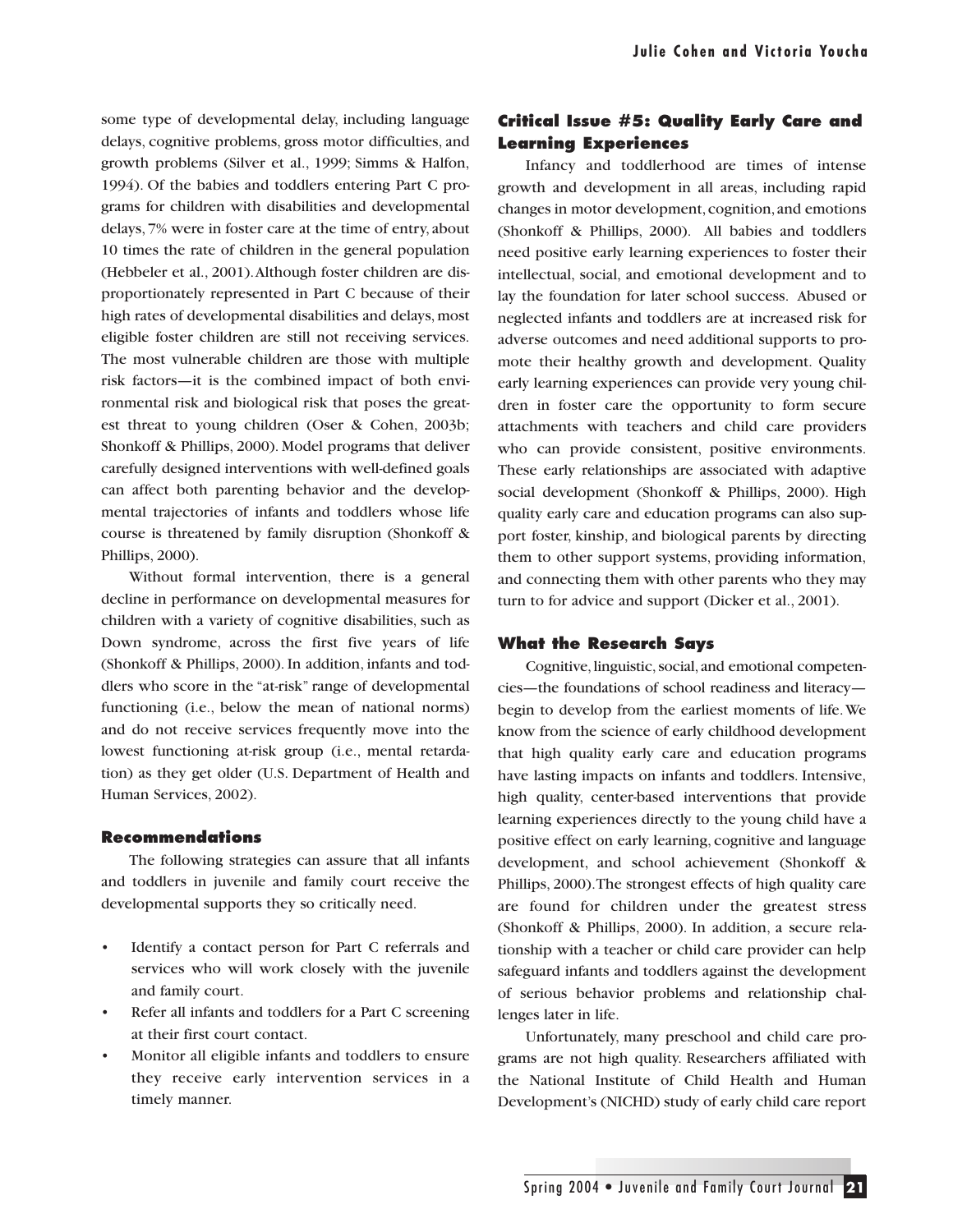that, in general, day care in the United States is "fair,"but not outstanding.This study, initiated by the NICHD and conducted by investigators at the NICHD and 14 universities around the country, has enrolled more than 1,216 children and their families from 10 locations throughout the United States. It has also found that children attending child care centers that meet professional standards for quality score higher on school readiness and language tests and have fewer behavioral problems than their peers in centers not meeting such standards (NICHD Early Child Care Research Network, 1999).

One example of a high quality early learning program with proven results is Early Head Start, a program designed to support healthy prenatal outcomes and enhance intellectual, social, and emotional development of infants and toddlers. A three-way partnership between Early Head Start, the Children's Bureau, and the child welfare system was created last year to meet the critical needs of infants and toddlers in the child welfare system. Through the Early Head Start/Child Welfare Services Initiative, infants, toddlers, and parents are able to access more health, mental health, nutritional, child development, and parent education services. The National Evaluation of Early Head Start concluded that Early Head Start is making a positive difference in areas associated with children's success in school, family selfsufficiency, and parental support of child development. Early Head Start produced statistically significant, positive impacts on standardized measures of children's cognitive and language development (U.S. Department of Health and Human Services, 2002). Programs such as Early Head Start can provide the foundation that very young children need to enter school ready to learn and can serve as a wonderful resource for infants and toddlers in foster care.Yet, there are not nearly enough programs to serve the majority of eligible children—Early Head Start currently serves only 3% of eligible children.

#### **Recommendations**

The following recommendations can help assure that infants and toddlers who have experienced abuse and neglect receive the benefits quality early care and education programs can provide.

Identify a liaison with the local Early Head Start and Head Start programs.

- Develop and maintain a list of local early childhood programs accredited by the National Association for the Education of Young Children (NAEYC) with current contact information. NAEYC maintains a listing of programs that have voluntarily met high standards.
- Routinely refer all infants and toddlers to either an Early Head Start program or an NAEYC-accredited early childhood program.

#### **Critical Issue #6: Visitation Practices**

Current visitation practices usually consist of brief encounters that occur anywhere from once a month to once or twice a week. For very young children, infrequent visits are not enough to establish and maintain a healthy parent-child relationship. Infants and toddlers build strong attachments to their biological parents through frequent and extended contact. One month in the life of a baby is an eternity. Visits should occur frequently,in a safe setting that is comfortable for both parent and child, and should last long enough for a positive relationship to develop and strengthen. Visits are often used to evaluate parenting skills.This adds another stress for the parent and can impede the development of a comfortable parent-child relationship. If parenting skills are to be evaluated, additional separate visits should be scheduled for this purpose.

#### **What the Research Says**

There is not much research available about visitation for very young children. However, there does seem to be consensus that one of the best predictors of reunification is frequency of visits (Hess & Proch, 1993). Haight et al. (2002) examined the perspectives of mothers, foster mothers, and child welfare workers to learn how parent visits with very young children might be improved. Their study revealed how emotionally difficult visits can be for mothers, foster mothers, and child welfare workers. They recommend that goals for visits be reevaluated and simplified."If the primary goal of visits is to strengthen the development of the parent-child relationship, then other contexts may be required to achieve secondary goals that might otherwise undermine natural and spontaneous parent-child interaction during visits, for example, parenting skills might be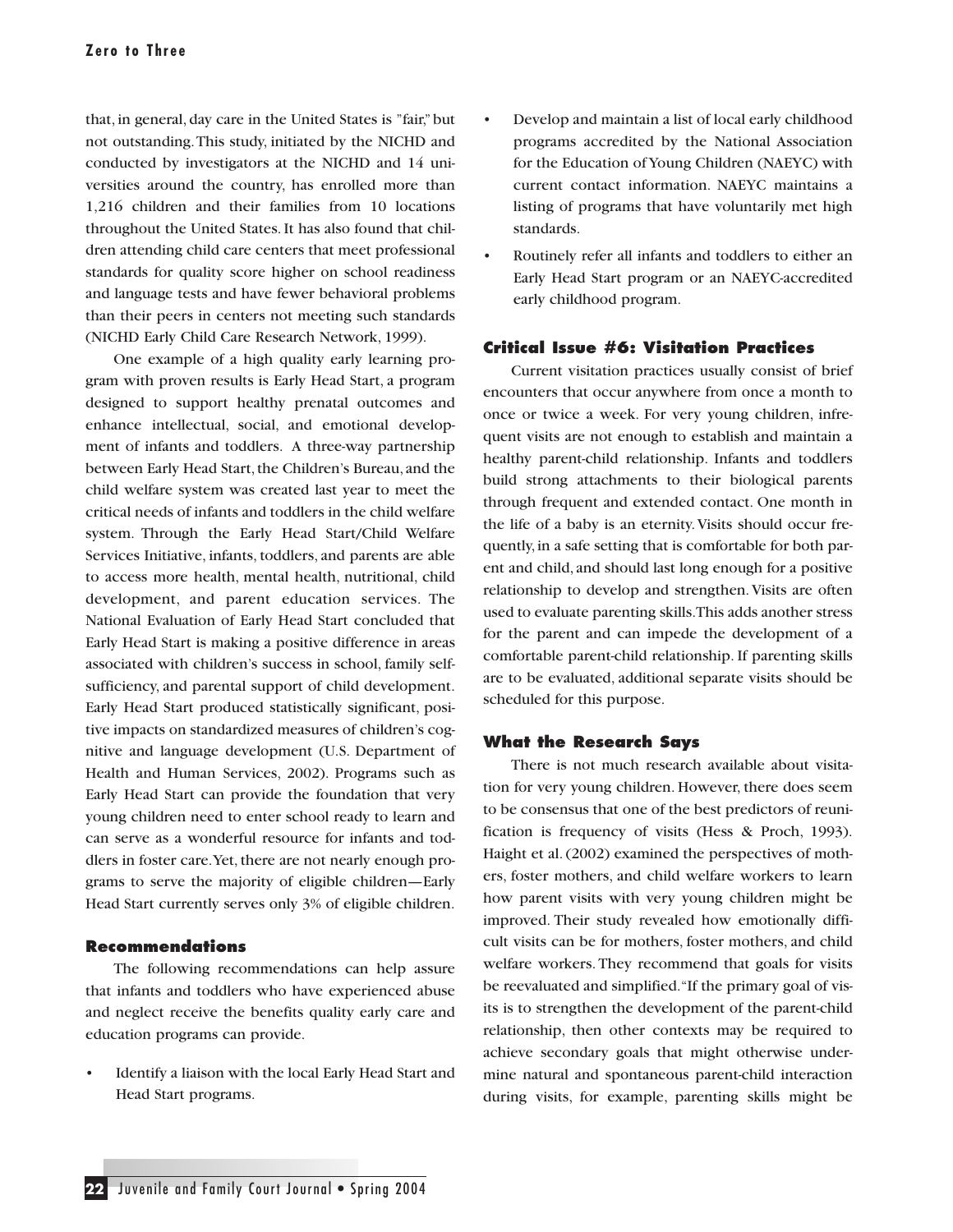assessed in special sessions of parenting sessions that include children" (p.27).

Haight et al. (2002) also described specific components of visitation that impact mothers, foster mothers, child welfare workers, and children. These include the initial separation and accompanying feelings, preparation for the visit, the context of the visit including physical location, duration, interactions and activities, and the post-visit including reactions to the visit and support provided. Each of these components represents an opportunity to provide support and coaching to improve visits for all involved.

#### **Recommendations**

Courts can promote and support psychologically meaningful relationships between parents and their babies by examining and revising their visitation policies and practices.

- Provide training, support, and supervision to parents, foster parents, and child welfare workers so they are prepared to address the psychological complexities of each component of visitation—separation, visit preparation, visit context, and post-visit.
- Determine the frequency, location, and duration of visits based on the needs of the individual infant or toddler.
- Expand visitation options by enlisting the support and cooperation of child care centers, family day care homes, doctors, relatives, foster families, and other locations that might provide options for safe visits.

# **A New Approach to Promoting the Health and Well-Being of Infants and Toddlers—Infant-Toddler Court Teams**

Given the fiscal and time constraints on juvenile courts, how realistic are these recommendations? Following is one approach that offers promise by building on the existing collaborative approach of the National Council of Juvenile and Family Court Judges' Model Courts and the expertise of ZERO TO THREE: National Center for Infants, Toddlers and Families in translating the science of early childhood into resources for parents, professionals, and policy-makers. Multidisciplinary Court Teams, with a specific focus on the

needs of infants and toddlers, could be a vehicle for implementing these recommendations. By partnering legal expertise with the science of early childhood development, these Court Teams could work to raise awareness, increase knowledge and skills, and change practice and policy regarding the needs of infants, toddlers, and their families involved in the judicial system.

This model envisions Court Teams co-led by a judge and an infant mental health/child development expert in partnership with key community stakeholders who serve the very youngest children, including community leaders, Court Appointed Special Advocates, and guardians *ad litem*.By bringing together the knowledge and skills from the judicial system with the training and expertise of the child development field, this collaborative, coordinated model has the potential to promote child well-being by improving systems, services, and funding.

This Infant-Toddler Court Team model is based on the pioneering work of Judge Cindy Lederman and Dr. Joy Osofsky who have been collaborating on the development of an Infant Mental Health Court in Miami-Dade, Florida, since the late 1990s. In the Miami-Dade Juvenile Court, all infants, toddlers, and their mothers receive screening and assessment services. All babies are screened for developmental delays and referred for services.An Early Head Start program connected to the court is the first designed specifically to meet the needs of maltreated children. A parent-infant psychotherapy intervention is available to a select number of mothers. These mothers and their babies receive 25 therapeutic sessions that focus on building a positive parent-infant relationship. For the families who completed the 25 sessions, preliminary data show substantial gains in improving parental sensitivity, child and parent interaction, and behavioral and emotional parental and child responsiveness. In addition, there have been no new instances of founded abuse or neglect. The children showed significant improvements in enthusiasm, persistence, and positive affect and a reduction of depression, anger, withdrawal, and irritability. Further, there was reunification with the family or permanent placement for all children who completed the intervention and who were not in parental custody at the beginning of the project. While the Miami-Dade model is unique, collaborative court initiatives exist in many communities that might be modified to focus on this population.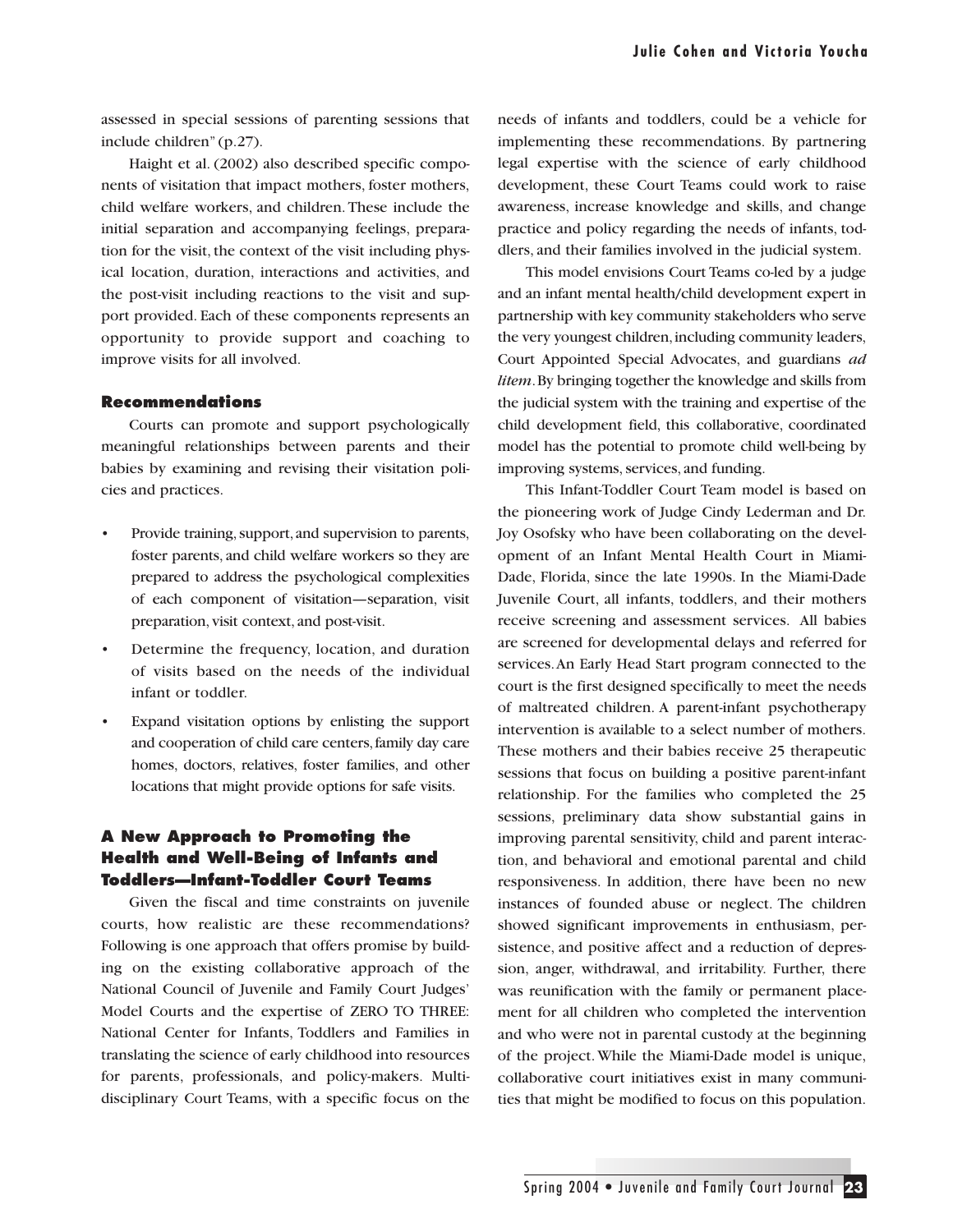Another challenge to the development of Infant-Toddler Court Teams is a shortage of knowledge and resources about the developmental needs of infants and toddlers in many areas of the country.This model would enlist the expertise of ZERO TO THREE and the National Council of Juvenile and Family Court Judges to provide training, technical assistance, and materials to communities seeking to start these Court Teams. Over time, these Court Teams would mentor new communities.While we continue to seek support for this initiative, we have taken a first step by launching the "babyjudge listserve." This is an e-mail group of juvenile and family court judges and other professionals interested in exploring ways to better meet the needs of infants, toddlers, and their families who are involved in the judicial system.

#### **Conclusion**

Although the challenges for infants and toddlers in foster care are great, their needs are even greater. We must continue to seek support for new initiatives while at the same time developing new collaborations and sharing increasingly scarce resources. The juvenile

court has a unique opportunity to help infants and toddlers in the child welfare system. We know from the science of early childhood development what infants and toddlers need for healthy social, emotional, and cognitive development. We also know that infants and toddlers in the child welfare system are at great risk for poor outcomes.

The amazing growth that takes place in the first three years of life creates vulnerability and promise for *all* children.The science tells us that babies can't wait. The juvenile court has the opportunity to translate this knowledge into decisions that promote and improve the emotional, social, cognitive, and physical health and development of our nation's youngest and most vulnerable children.

As individuals who make critical decisions for these children, we can and must do more to help families and communities do the best by their babies."One day we will all need them as much as they need us now. Our destinies are intertwined. Our future is their future. Our babies are waiting" (Oser & Cohen, 2003a, p. ix).

# AUTHORS ' ADDRESSES:

**The authors can be reached at: ZERO TO THREE 2000 M Street, NW, Suite 200 Washington, DC 20036-3007**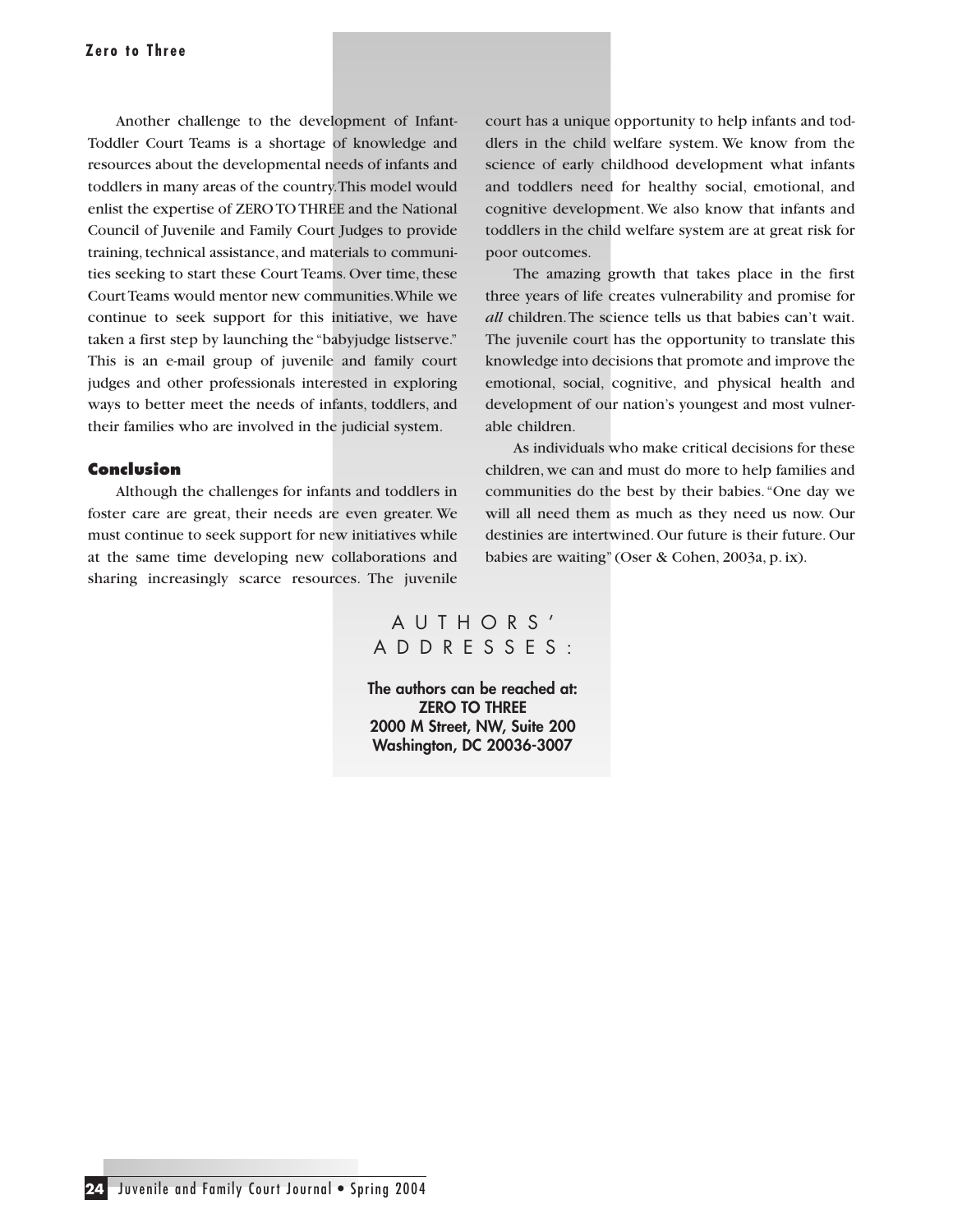#### **ADDITIONAL RESOURCES**

- The Pew Commission on Children in Foster Care—http://www.pewfostercare.org/
- Future Unlimited—http://www.futureunlimited.org
- Miami Safe Start Initiative—http://www.miamisafestart.org
- New York State Permanent Judicial Commission on Justice for Childrenhttp://www.courts.state.ny.us/ip/justiceforchildren/index.shtml
- Babyjudge listserve: To subscribe to the listserve, send an e-mail to: ldi\_babyjudge@lists.zerotothree.org

#### **For more information on preventing multiple placements:**

- The American Academy of Pediatrics, Committee on Early Childhood, Adoption and Dependent Care section on adoption and foster care—http://www.aap.org/sections/adoption/resources.htm
- ZERO TO THREE, journal articles on attachment research and findings from *Neurons to Neighborhoods*—http://www.zerotothree.org/ztt\_journal.html

#### **For more information on evidence-based models to prevent and treat child abuse and neglect:**

- Healthy Families America—http://www.healthyfamiliesamerica.org
- U.S. Department of Health and Human Services, Centers for Disease Control and Prevention http://www.cdc.gov/mmwr/preview/mmwrhtml/rr5214a1.htm
- American Psychiatric Association, Position Statement on Reactive Attachment Disorder http://www.psych.org/edu/other\_res/lib\_archives/archives/200205.pdf

#### **For more information on assuring appropriate physical and mental health care:**

- American Academy of Pediatrics—http://www.aap.org
- American Academy of Pediatrics—http://www.medicalhomeinfo.org/resources/foster.html
- Caring Communities for Children in Foster Care—http://www.peatc.org/FosterCare/index.htm
- Child Welfare League of America—http://www.cwla.org
- California Institute of Mental Health, Mental health screening tool for children birth to five years http://www.cimh.org/index.php?ptype=products&menuid=9&pid=90
- Best Practice/Next Practice: Family-Centered Child Welfare. A publication of the National Child Welfare Resource Center for Family-Centered Practice, a service of the Children's Bureau http://www.cwresource.org/Online%20publications/RC%20Bulletin.pdf

#### **For more information on ensuring access to Part C:**

- ZERO TO THREE Policy Center brief on IDEA Part C Reauthorizationhttp://www.zero tothree.org/policy/
- Find the Part C coordinator in your state—http://www.ectac.org/search/confinder.asp

#### **For more information on ensuring access to quality early care and learning experiences:**

- Early Head Start National Resource Center at ZERO TO THREE—http://www.ehsnrc.org
- Early Head Start research reports–www.acf.dhhs.gov/programs/core/ongoing\_research/ehs/ehs\_ reports.html
- National Association for the Education of Young Children: List of accredited programs http://www.naeyc.org/accreditation/center\_search.asp

#### **For more information on Developing Visitation Practices:**

■ Children and Family Research Center, School of Social Work, University of Illinois at Urbana-Champaign—http://cfrcwww.social.uiuc.edu/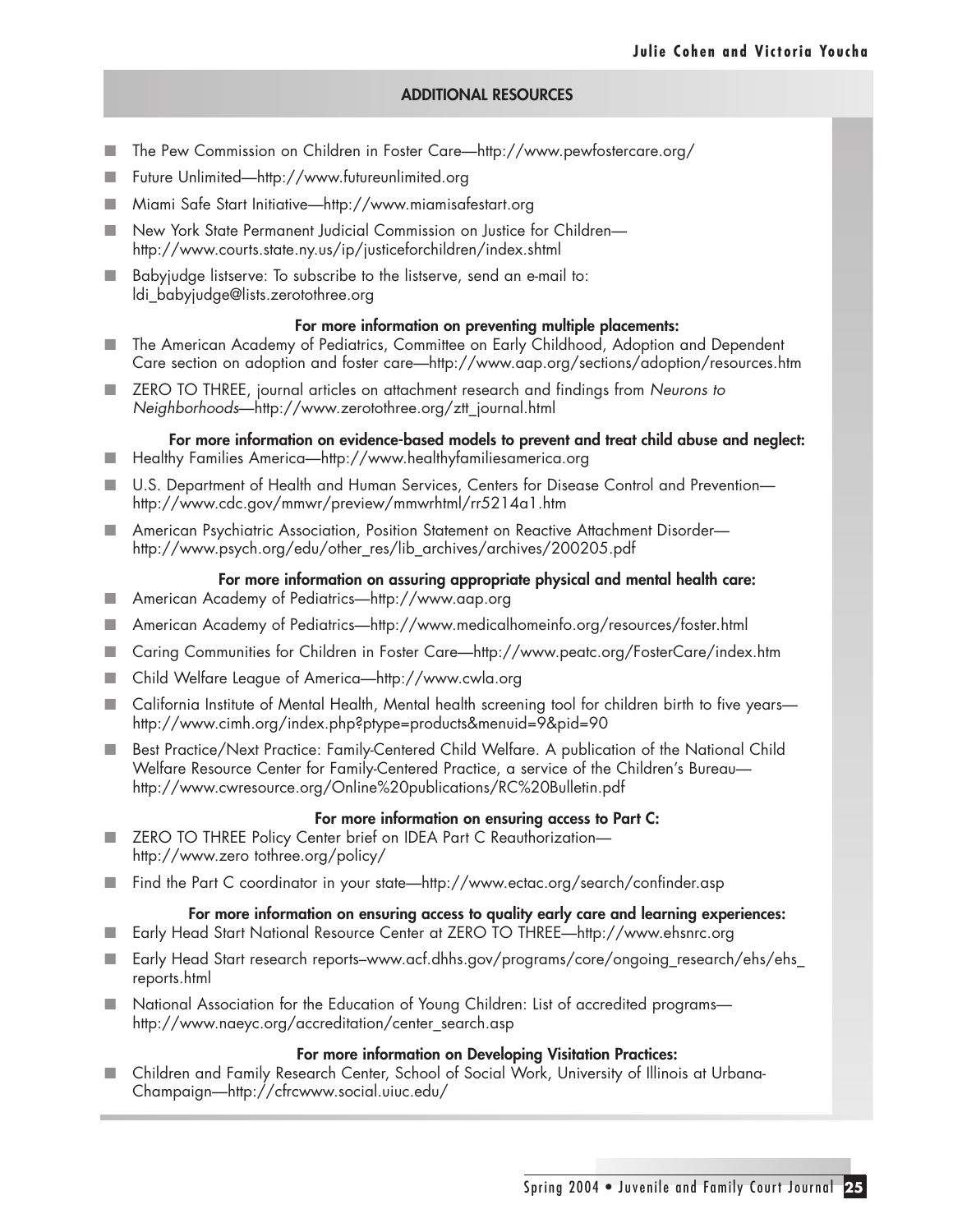# **REFERENCES**

American Academy of Pediatrics, Committee on Early Childhood, Adoption and Dependent Care. (2000). Developmental issues for young children in foster care (Policy Statement). *Pediatrics, 106*(5), 1145-1150.

American Psychiatric Association (2002). Reactive Attachment Disorder Statement. APA Document Reference No. 200205. Retrieved online from http://www.psych.org/edu/other\_res/ lib\_archives/archives/200205.pdf.

Bruner, C., Goldberg, J., & Kot, V. (1999). *The ABC's of early childhood: Trends, information and evidence for use in developing an early childhood system of care and education.* A joint publication of Iowa Kids Count and the Iowa Forum for Children and Families.

Child Welfare League of America (1988). *Standards for health care services for children in out-of-home care.* Washington, DC: Child Welfare League of America.

Dicker, S., Gordon, E., & Knitzer, J. (2001).*Improving the odds for the healthy development of young children in foster care.* New York: National Center for Children in Poverty.

Goode, E. (2004, March 9). Defying psychiatric wisdom, these skeptics say "prove it." *The New York Times*.

Haight, W. L., Black, J., Mangelsdorf, S., Giorgio, G., Tata, L., Schoppe, S., & Szewczyk, M. (2002). Making visits better:The perspectives of parents, foster parents, and child welfare workers. *Child Welfare, 81*(2), 173-202.

Halfon, N., Mendonca,A., & Berkowitz, G. (1995). Health status of children in foster care:The experience of the center for the vulnerable child. *Archives of Pediatric and Adolescent Medicine, 149*(4), 386-391.

Healthy Families America, (2002). Healthy Families America reduces child maltreatment. Retrieved Jan. 10, 2004 from http://www.healthyfamiliesamerica.org/downloads/hfa\_fact\_ a.pdf.

Hebbeler, K., Wagner, M., Spiker, D., Scarborough, A., Simeonsson, R., & Collier, M. (2001). *National early intervention longitudinal study: A first look at the characteristics of children and families entering early intervention services*. Menlo Park, CA: SRI International.

Hess, P., & Proch, K. (1993). Visiting: The heart of reunification. In B. Pine, R. Warsh, & A. Maluccio (Eds.) *Together again: Family reunification in foster care.* Washington, DC: Child Welfare League of America.

Lederman, C., Osofsky, J., & Katz, L. (2001). When the bough breaks the cradle will fall: Promoting the health and well being of infants and toddlers in juvenile court. *Juvenile and Family Court Journal, 52*(4), 33-38.

National Child Welfare Resource Center of Family-Centered Practice (2003, Summer). Best Practice/Next Practice: Mental Health Issues in the Child Welfare System. Available online at: http://www.cwresource.org/publications.htm.

National Child Welfare Resource Center of Family-Centered Practice (2004, Winter). Best Practice/Next Practice: Mental Health in Child Welfare:A focus on caregivers.Available online at: http://www. cwresource.org/publications.htm.

NICHD Early Child Care Research Network (1999). Child outcomes when child care center classes meet recommended standards for quality. *American Journal of Public Health, 89*.

National Research Council. (1993). *Understanding child abuse and neglect.* p. 223.

Oser, C., & Cohen, J. (2003a). *America's babies: The ZERO TO THREE Policy Center data book.* Washington, DC: ZERO TO THREE Press.

Oser, C., & Cohen, J. (2003b). Improving early intervention: Using what we know about infants and toddlers with disabilities to reauthorize Part C of IDEA.Washington, DC: ZERO TO THREE Policy Center.

Shonkoff, J., & Phillips, D. (Eds.). (2000). *From neurons to neighborhoods:The science of early childhood development.* Washington, DC: National Academy Press.

Schorr, E. (1981). Health care supervision of foster children. *Child Welfare, 60*, 313-319.

Silver, J., DiLorenzo, P., Zukoski, M., Ross, P. E., Amster, B. J., & Schlegel, D. (1999). Starting young: Improving the health and developmental outcomes of infants and toddlers in the child welfare system. *Child Welfare, 78*(1), 148-165.

Simms, M. D., Dubowitz, H., & Szilagyi, M.A. (2000). Health care needs of children in the foster care system. *Pediatrics, 106,* 909-918.

Simms, M.D., & Halfon, N. (1994). The health care needs of children in foster care: A research agenda. *Child Welfare, 73*(5), 505-524.

U.S. Department of Education. (2001). *23rd annual report to Congress on the implementation of the Individuals with Disabilities Education Act.* Washington, DC: Author.

U.S. Department of Health and Human Services, Administration for Children and Families (2002). *Making a difference in the lives of infants and toddlers and their families: The impacts of Early Head Start.* Washington, DC.

U.S. Department of Health and Human Services, Centers for Disease Control and Prevention (2003, Oct. 3). First reports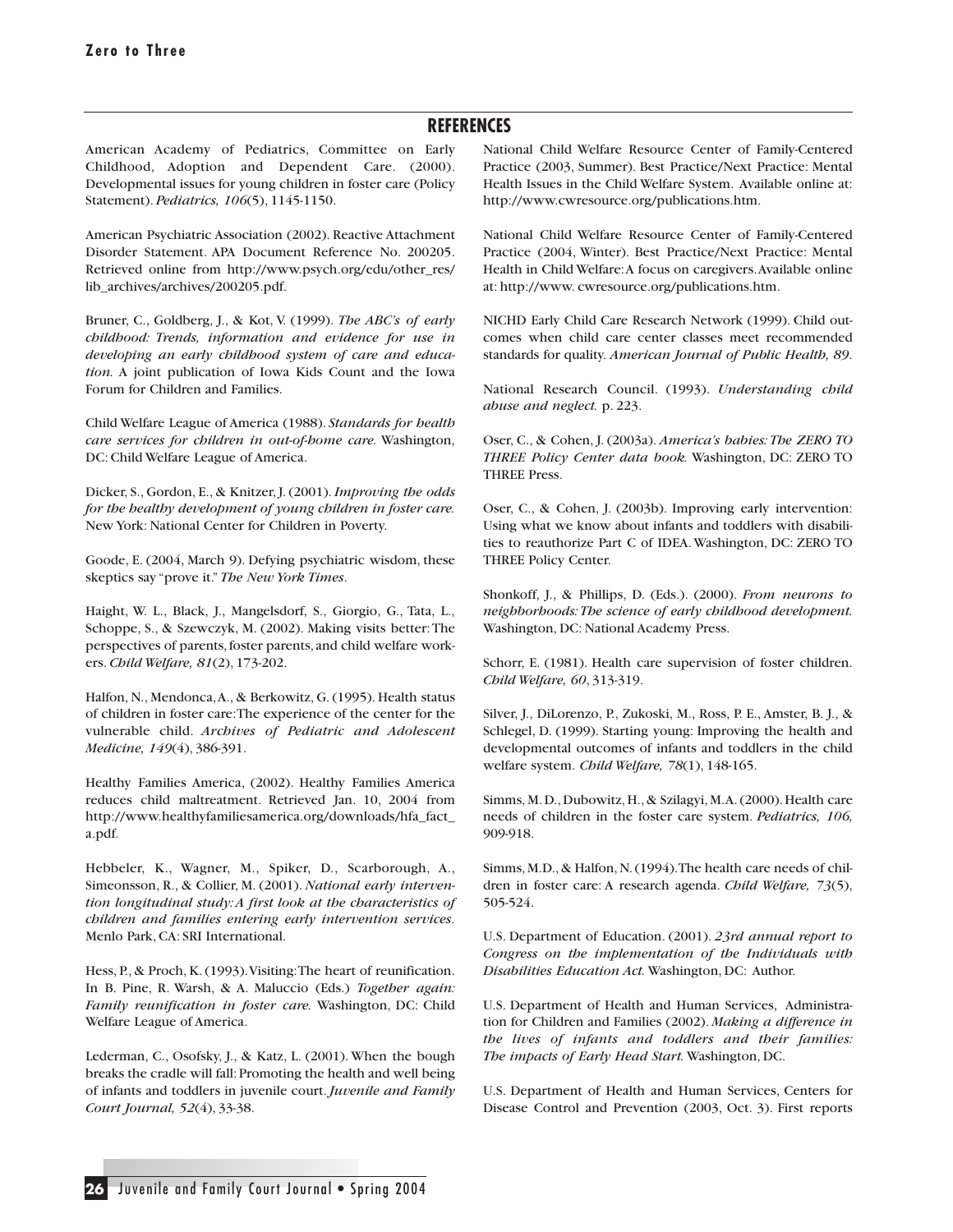#### **REFERENCES**

evaluating the effectiveness of strategies for preventing violence: Early childhood home visitation and firearms laws. *Morbidity and Mortality Weekly Report, 52*(RR-14).

U.S. General Accounting Office (1995). *Foster care: Health needs of many young children are unknown and unmet* (GAO/HEHS 9a5-114). Washington, DC: U.S. General Accounting Office.

Widom, C., & Maxfield, M. (2001).An update on the "Cycle of Violence."*Research in Brief,*Washington, DC: U.S. Department of Justice, Office of Justice Programs, National Institute of Justice.

Wulczyn,F.,& Hislop,K.(2002) Babies in foster care: The numbers call for attention. *Zero to Three Journal, 22*(4), 14-15.

Wulczyn, F., Hislop, K., & Harden, B (2002).The placement of infants in foster care. *Infant Mental Health Journal, 23*(5), 454-475.